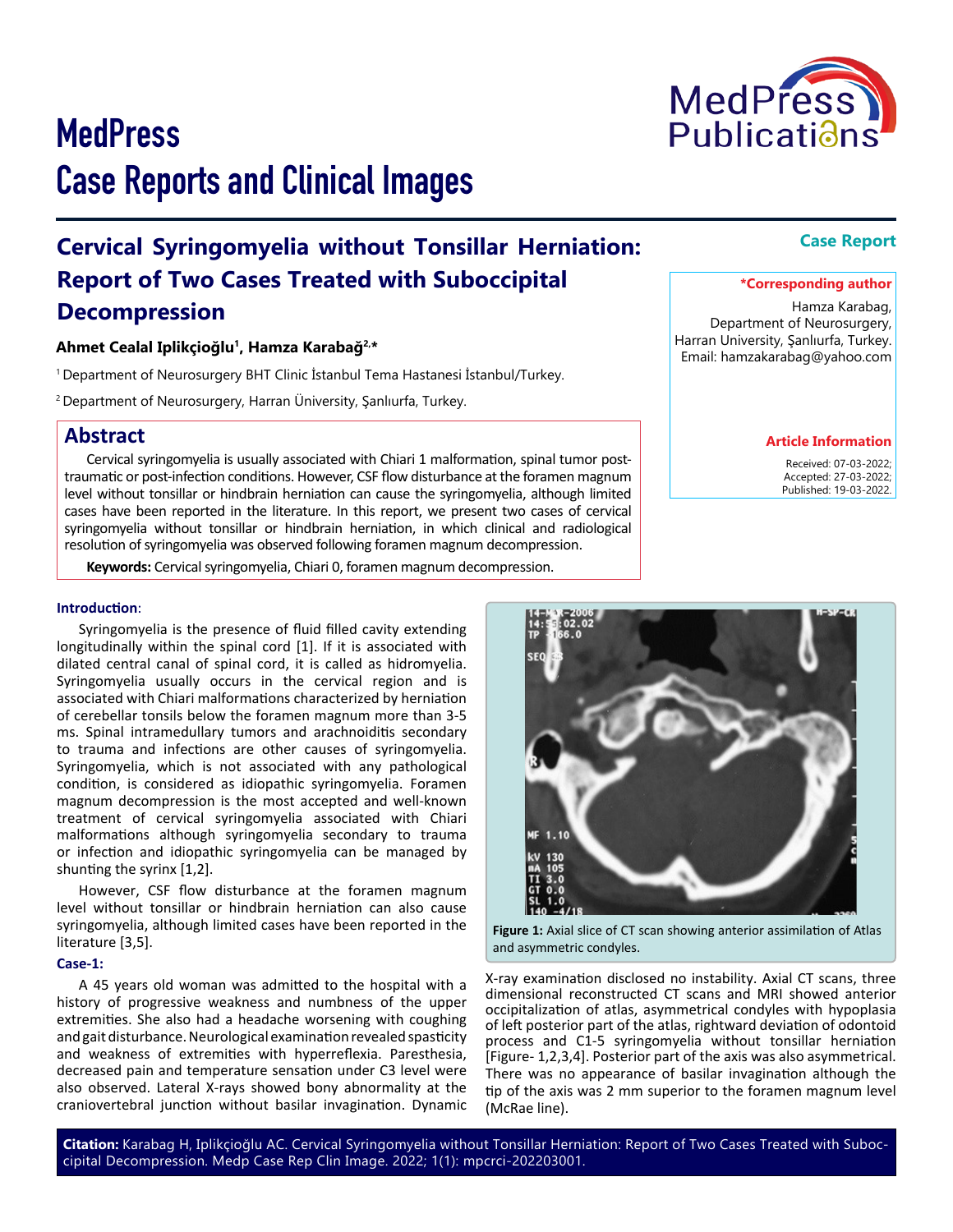## Karabağ H **MedPress Case Reports and Clinical Images**



**Figure 2:** A: 3 D reconstructed CT scan showing assimilation of right posterior arch of Atlas, its right posterior arch can be seen. B: 3 D reconstructed CT scan showing inner aspect of posterior cranial fossa. A narrow, asymmetrical foramen magnum and shallow posterior fossa are seen.



**Figure 3:** A: T2 weighed sagittal MRI demonstrating cervical syringomyelia without tonsillary herniation. B: Postoperative T2 weighted sagittal MRI demonstrating resolution of cervical syringomyelia.



**Figure 4:** T2 weighted axial MRIs taken at C5 level demonstrating resolution of syringomyelic cavity. A: Preoperative. B: Postoperative.



**Figure 5:** Case 2. Preoperative T2 weighted sagittal MRI of cervical spinal cord revealing syringomyelia below C2 level without tonsillary herniation.

Antero-posterior diameter of foramen magnum was 20 mm; no bony compression to neural structures including odontoid process was detected, however anterior subarachnoid space could not be seen at the level of brain stem. MR angiography disclosed aplasia of left vertebral artery with a nearly normal trace of the right vertebral artery. The patient was treated by a posterior fossa decompression. In the operation, suboccipital craniectomy was performed. The right lamina of the atlas was also removed. Dural surface became expanded and pulsatile suggesting foramen magnum stenosis. CSF flow was observed after opening the dura mater. A large duraplasty was made with dural graft to maintain the CSF flow. Following the decompression and large duraplasty, occipital cervical fusion using C2 laminar screwing was performed. Post-operative period was uneventful, spasticity and weakness of the extremities and hyperreflexia improved. MR examination obtained six months after the operation showed the resolution of the syringomyelia [Figure 3,4].



**Figure 6:** Case 2 Pre-operative Sagittal CT scan showing short clivus and short basis occiput associated with small posterior fossa.



**Figure 7:** Case 2 Post-operative T2 weighted sagittal MRI demonstrating resolution of the syringomyelia.

### **Case-2:**

A 48 years old woman presented with a 5-year history of progressive headache and numbness on her upper extremities. She also suffered from weakness in both hands and gait disturbance. Her symptoms became worse over a 6 months period before admission. Neurological examination revealed slight quadriparesia with tendon hyperreflexia on the upper and lower extremities. Under C6 level, paresthesia and decreased temperature sensation without muscle atrophy were detected. MRI revealed a small posterior fossa with C4-Th6 syringomyelia without tonsillar herniation [Figure-5]. In CT scan of craniovertebral junction, short basis of occiput and short clivus with increased angle of tentorium was detected [Figure-6]. Dynamic plain films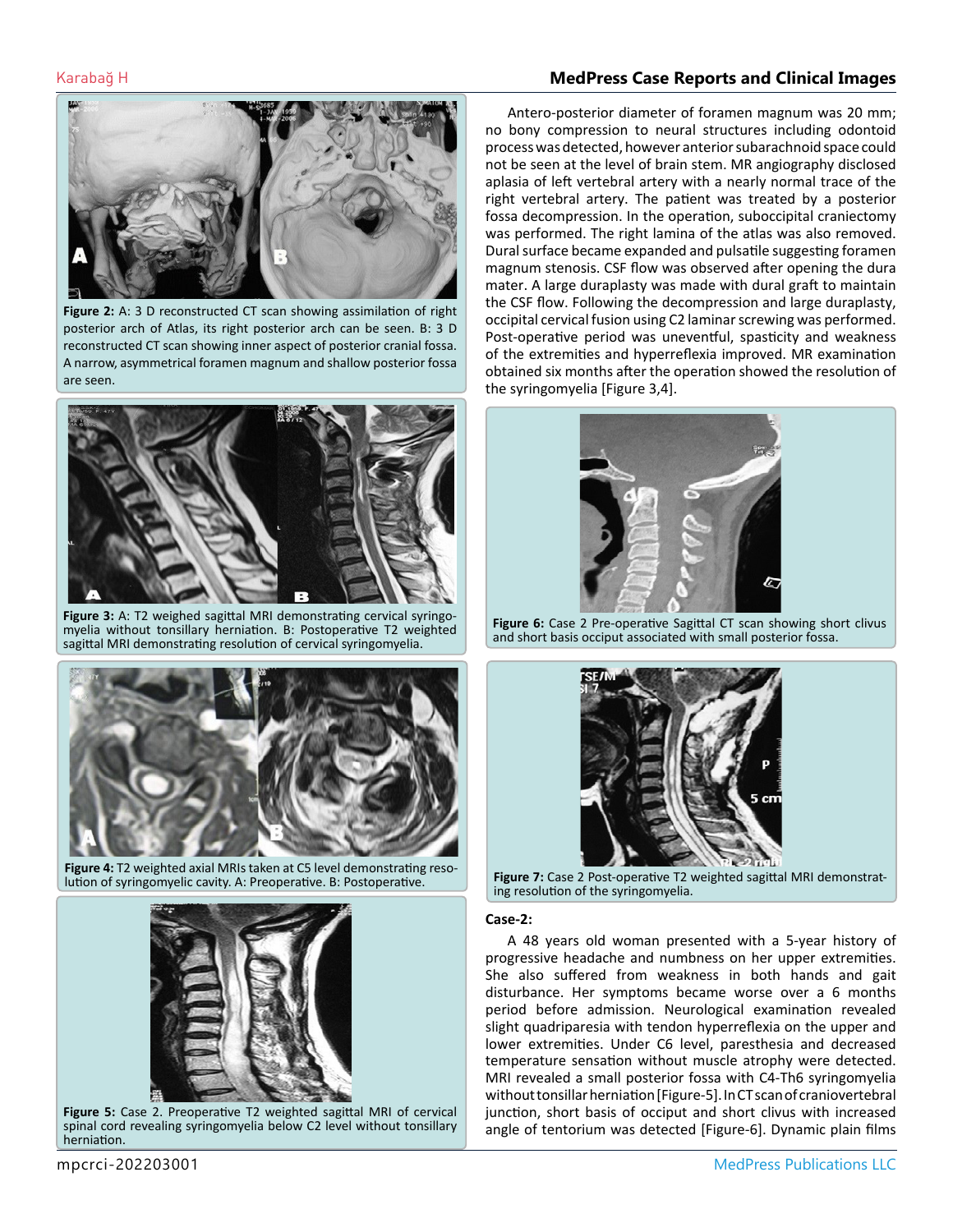of the patient did not demonstrate instability. The patient was treated via posterior fossa decompression with C1 laminectomy and duraplasty. Intraoperative exploration disclosed no intradural adhesions. However, CSF flow was observed following dural opening. Postoperative period was uneventful and symptoms were gradually improved. Three months after the surgery the control MRI revealed decreased syringomyelia under C4 level [Figure-7].

## **Discussion:**

In 1981, Hans Chiari described four types of cerebellar anomalies which are called Chiari malformations [6]. Today Chiari I malformation is described as caudal displacement of cerebellum tonsils to a level below the foramen magnum, while Chiari II malformation involves caudal displacement of cerebellar vermis, brainstem and fourth ventricle. In contrast to the Chiari type I, Chiari type II malformation is usually associated with myelomeningocele, hydrocephalus and intracranial anomalies. One of the most common manifestations of Chiari malformation is syringomyelia. Several pathogenic theories have been proposed to explain the development of syringomyelia associated with Chiari malformation, although no theory of formation of syringomyelia has been universally accepted [1,3]. However, the main cause of the syringomyelia is thought to be an obstruction of the CSF circulation at the foramen magnum [1,2]. Herniated cerebellar tonsils are responsible for the foramen magnum compression in the cases of Chiari I, while caudal herniation of the cerebellar vermis, brainstem and fourth ventricle cause the foramen magnum obstruction in Chiari II cases. Before the CT and MR era Newton described syringomyelia cases without hindbrain herniation, in which posterior fossa decompression were effective [7]. Similar cases have been described as "forme fruste of Chiari malformations", "syringomyelia without tonsillar ectopia" or "significant descent of tonsils". In large series of syringomyelia associated with Chiari I malformation, although CSF pathway at the foramen magnum level was open, surgeons found adhesions, which obstruct the fourth ventricular outlet. Batzdrof reported a patient with a partial membraneous fourth ventricle obstruction in association with cervical syrinx, but without cerebellar ectopia [8]. In 2002, Kyoshima et al. reported four cases with syringomyelia without tonsillar herniation [5]. They found that the subarachnoid space anterior to the brain stem usually was found to be open however cisterna magna was impacted by the tonsils and they called this situation as "thight cisterna magna". In two of these cases, accompanied ventricular dilatation was observed probably due to impaired CSF draining at the level of foramen Luschka. In all these cases, main problem was CSF flow obstruction at foramen Magandie with a veil or compression of cerebellar tonsils.

Klekamp et al. also reported 21 cases of forman magnum arachnoiditis with cervical syringomyelia without tonsillar herniation [9]. 18 of the 21 cases were operated and severe arachnoid scarring was found in these cases. Most of the patient had a history of meningitis, hemorrhage, birth injury or subarachnoid hemorrhage. However, in two cases the main cause was foramen magnum stenosis.

In 1998, Iskandar et al reported five pediatric cases of syringomyelia without tonsillar or hindbrain herniation, successfully treated with posterior fossa decompression [3]. Afterwards the same group reported the measurements of posterior fossa in these cases with an additional one and formed the idea that a compromised or distorted posterior fossa and the caudal displacement of brain stem caused a 'crowded' foramen magnum that was responsible for the development of syringomyelia [10,11]. They called these cases as Chiari 0 malformation. In two cases, patients had bone anomaly (posterior defects of C1 and C2, and assimilation of atlas on the right), while the others had intradural pathologies such as adhesion or veil tissue. However, foramen magnum diameters of these cases were not smaller than the average of control group. In our cases, patient 1 had a complex craniovertebral junction anomaly including anterior occipitalization of atlas, deviation of odontoid process and hypoplasia of condyles. Atlantoccipital assimilation can be unilateral, segmental or bilateral, and its incidence is as low as 0.25% [12]. In most of the cases, other craniovertebral junction anomalies such as basilar invagination and Klippel Feil syndrome accompany. However, only 5.2% of symptomatic Chiari I cases have occipital bone anomaly including occipitalization of the atlas, condylar hypoplasia [12]. Recently, Kagawa et al reported a case of Chiari I malformation accompanied by assimilation of the atlas, Klippel Feil syndrome and syringomyelia, and found only one similar case in the literature [12].

In 1999, Milhorat et al. reported clinical and radiological findings of 364 patients with CMI [1]. They found that patients had reduced posterior fossa space and CSF volumes although there was no significant difference in the mean brain volume of posterior fossa, compared with control groups. Other MRI findings were short clivus and supraocciput, kinking of medulla, retroflexion of odontoid and increased angle of tentorium. However, only small number of the patients had tonsillar herniations less than 5 mm. Milhorat et al. also concluded that the extent of tonsillar herniation could not be used as the sole criterion for the diagnosis of CMI.

More recently Sekula et al. evaluated the morphological features of the posterior fossa in 22 nonsyringomyelic patients with Chiari-like symptoms (cephalgia, neck pain, lower cranial nerve deficits etc.) and without tonsillar descent 3 mm below the foramen magnum [13]. Measurements of posterior fossa parameters include lengths of the clivus, basiocciput, basisphenoid and degree of the tentorium angle. This study was disclosed that patients with Chiari-like symptoms had a smaller posterior fossa than that of normal population. These results suggested that a subgroup of patients exists without apparent of tonsillar herniation but with hypoplasic posterior fossa causing Chiari-like symptoms. The term of "Chiari 0" could be appropriate to this situation. In 2015 Goel proposed that Chiari I malformation was secondary to the potential or manifest atlantoaxial instability [14]. He also speculated that tonsillar herniation was a natural protective process in which they act just like an airbag to protect the critical neural structure and reported case series of syringomyelia associated with basilar invagination and Chiari I treated with only atlantoaxial fixation. According to Goel a group of atlantoaxial instability (ones with posteriorly located facets of atlas and ones diagnosed only clinically and intraoperatively) is associated with syrigomyelia and Chiari I. In 2017, Goel's group also reported 9 cases of syringomyelia without tonsillar herniation treated with atlantoaxial fixation [15]. These cases were similar to our cases but considered as idiopatic syringomyelia although atlantoaxial instability was diagnosed by CT in 8 of them. However, our case 1 supports the theory of Goel but the second does not. The main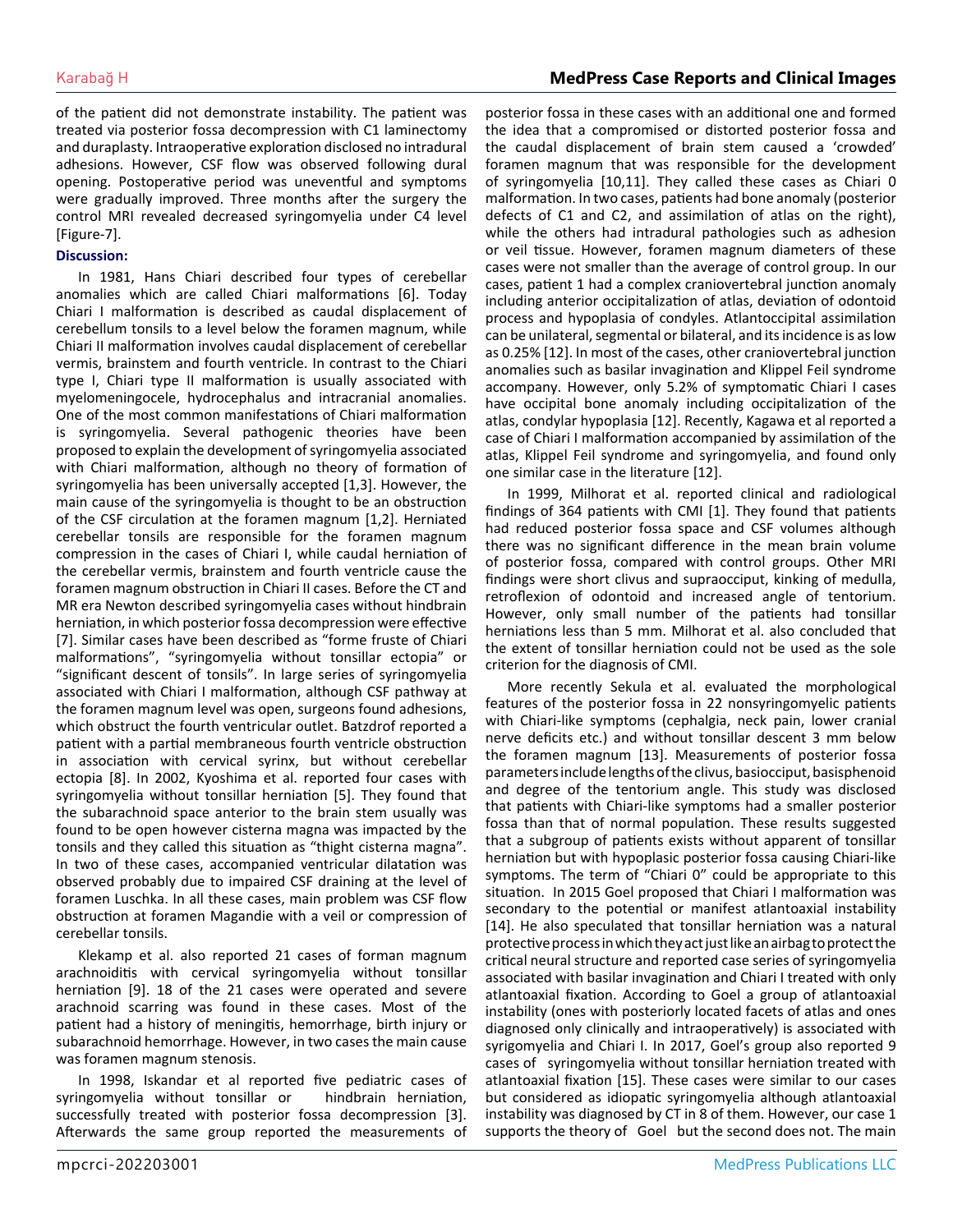obstacle against the Goel's theory is the expectation of clinical detoriation, due to increase of atlantoaxial instability following posterior fossa decompression if it really exists.

Therefore, a group of patients associated with syringomyelia without tonsillar herniation, which can be treated with posterior fossa decompression exists [Table 1].

**Table-1:** Possible causes of cervical syringomyelia without apparent tonsillar descent.

Chiari 0 (congenital hypoplastic posterior fossa with or without bony anomaly)

Tight posterior fossa with obstruction of fourth ventricle (congenital veil or tonsillar obstrution at the level of foramen Magendie)

Foramen magnum stenosis due to bony anomaly with or without congenital craniovertebral junction anomaly

Arachnoiditis at foramen magnum level due to meningitidis, hemorrhage, head injury or birth trauma

However, every patient could not be put only in one group. For example, a patient with hypoplasic posterior fossa may also have a foramen magnum obstruction with bony anomaly or a veil at foramen Magendie level. Our second case had a smaller posterior fossa suggesting "Chiari 0" although no intradural veil was found.

Pathogenesis and developmental mechanism of syringomyelia with Chiari I malformation is identical with that of syringomyelia associated with obstruction at the level of foramen magnum without tonsillar herniation. In two groups, main cause of syringomyelia is the CSF obstruction at foramen magnum level and both of them could be defined as foramen magnum lesion related with syringomyelia.

Radiological examinations including plain radiographs, CT or MRI may give information, such as small posterior fossa (short clivus, increased angle of tentorium), craniovertebral bony anomaly, open or closure of anterior CSF pathways or bulging of the upper cervical cord (indirect sign of arachnoiditis). Cine MRI is the most useful radiological examination showing CSF blockage at the level of foramen magnum [16,17]. However, Struck and Haughton reported cine MRI findings of 8 cases of idiopathic syringomyelia and found CSF obstruction at the foramen magnum level in 4 of them but, syrinx resolution following posterior fossa decompression was observed in only one case [16].

Posterior fossa decompression which is pathophysiology based treatment of cervical syringomyelia associated with Chiari I malformation is effective and widely accepted. Syringomyelia not associated with any definite pathogenic lesion is usually named as "idiopathic syringomyelia" managed by shunting of the syrinx. As in our cases syringomyelia with CSF obstruction at the foramen magnum level without tonsillar herniation should be treated by posterior fossa decompression with duraplasty. Because, these cases are not true idiopathic syringomyelia cases and shunting is usually ineffective. Following osseous decompression with intradural exploration should be carried out and CSF flow should be observed before closing the dura.

In the cases with craniovertebral junction bony anomaly, a special attention must be paid to the bony structure, the abnormal course of vertebral arteries and the mechanic stability of the craniovertebral junction. In case 1 we also performed occipitocervical stabilization to prevent the development of

instability. Surgical outcome is usually satisfactory in the cases of Chiari 0 although in the cases with tight posterior fossa, extensive syringomyelia and foramen magnum arachnoiditis considerably have worse outcomes.

## **Conclusion:**

Only a small group of patients with cervical syringomyelia, associated with CSF obstruction at the level of foramen magnum without tonsillar herniation exists. This group is presented with the same clinical symptoms as that of Chari I malformation and the physiopathology of this situation is identical with that of syringomyelia associated with Chiari I malformation. Possible causes are forme fruste of Chiari malformation (Chiari 0), tight posterior fossa and foramen magnum arachnoiditis. Cine MRI is essential to demonstrate CSF obstruction at foramen magnum level. Recognizing this group of patients is crucial because craniocervical decompression to maintain the CSF flow is the treatment of choice and shunting procedures are usually ineffective.

## **References:**

- 1. [Milhorat TH, Chou MW, Trinidad EM, Kula RW, Mandell](https://pubmed.ncbi.nlm.nih.gov/10598724/)  [M, Wolpert C, Speer MC: Chiari I malformation redefined:](https://pubmed.ncbi.nlm.nih.gov/10598724/) [clinical and radiographic findings for 364 symptomatic](https://pubmed.ncbi.nlm.nih.gov/10598724/)  [patients. Neurosurgery 1999; 44:1005-1017.](https://pubmed.ncbi.nlm.nih.gov/10598724/)
- 2. [Roy AK, Slimack NP, Ganju A. Idiopathic syringomyelia:](https://pubmed.ncbi.nlm.nih.gov/22133183/) [retrospective case series, comprehensive review, and](https://pubmed.ncbi.nlm.nih.gov/22133183/)  [update on management. Neurosurg Focus. 2011;31\(6\)](https://pubmed.ncbi.nlm.nih.gov/22133183/) [E15. doi:10.3171/2011.9.FOCUS11198.](https://pubmed.ncbi.nlm.nih.gov/22133183/)
- 3. [Iskandar BJ, Hedlund GL, Grabb PA, Oakes WJ: The](https://pubmed.ncbi.nlm.nih.gov/9688115/)  [resolution of syringohydromyelia without hindbrain](https://pubmed.ncbi.nlm.nih.gov/9688115/)  [herniation after posterior fossa decompression. J](https://pubmed.ncbi.nlm.nih.gov/9688115/) [Neurosurg 1998; 89:212–216.](https://pubmed.ncbi.nlm.nih.gov/9688115/)
- 4. [Isik N, Elmaci I, Kaksi M, Gokben B, Isik N, Celik M. A new](https://pubmed.ncbi.nlm.nih.gov/21534216/) [entity: Chiari Zero malformation and its surgical method.](https://pubmed.ncbi.nlm.nih.gov/21534216/)  [Turk Neurosurg. 2011; 21\(2\):264–268. doi:10.5137/1019-](https://pubmed.ncbi.nlm.nih.gov/21534216/) [5149.JTN.2705-09.1.](https://pubmed.ncbi.nlm.nih.gov/21534216/)
- 5. [Kyoshima K, Kuroyanagi T, Oya F, Kamijo Y, El-Noamany H,](https://pubmed.ncbi.nlm.nih.gov/12450289/) [Kobayashi S: Syringomyelia without hindbrain herniation:](https://pubmed.ncbi.nlm.nih.gov/12450289/)  [Tight cisterna magna: Report of four cases and review of](https://pubmed.ncbi.nlm.nih.gov/12450289/)  [the literature. J Neurosurg 2002; 96:239-249.](https://pubmed.ncbi.nlm.nih.gov/12450289/)
- 6. [Chiari H: Über Veränderungen des Kleinhirns, des Pons](https://www.worldcat.org/title/uber-veranderungen-des-kleinhirns-des-pons-und-der-medulla-oblongata-in-folge-von-congenitaler-hydrocephalie-des-grosshirns/oclc/4844067)  [und der Medulla oblongata in Folge von congenitaler](https://www.worldcat.org/title/uber-veranderungen-des-kleinhirns-des-pons-und-der-medulla-oblongata-in-folge-von-congenitaler-hydrocephalie-des-grosshirns/oclc/4844067)  [Hydrocephalie des Grosshirns. Denkschr Akad Wiss 1895](https://www.worldcat.org/title/uber-veranderungen-des-kleinhirns-des-pons-und-der-medulla-oblongata-in-folge-von-congenitaler-hydrocephalie-des-grosshirns/oclc/4844067) [63:71–116.](https://www.worldcat.org/title/uber-veranderungen-des-kleinhirns-des-pons-und-der-medulla-oblongata-in-folge-von-congenitaler-hydrocephalie-des-grosshirns/oclc/4844067)
- 7. [Newton EJ: Syringomyelia as a manifestation of defective](https://www.ncbi.nlm.nih.gov/pmc/articles/PMC2387612/) [fourth ventricular drainage. Ann Roy Coll Surg Eng 1969;](https://www.ncbi.nlm.nih.gov/pmc/articles/PMC2387612/) [44:194-213.](https://www.ncbi.nlm.nih.gov/pmc/articles/PMC2387612/)
- 8. [Batzdorf U. Chiari I malformation with syringomyelia.](https://pubmed.ncbi.nlm.nih.gov/3357031/)  [Evaluation of surgical therapy by magnetic resonance](https://pubmed.ncbi.nlm.nih.gov/3357031/) [imaging. J Neurosurg. 1988; 68\(5\):726–730. doi:10.3171/](https://pubmed.ncbi.nlm.nih.gov/3357031/) [jns.1988.68.5.0726.](https://pubmed.ncbi.nlm.nih.gov/3357031/)
- 9. Klekamp J, Iaconetta G, Batzdorf U, Samii M. Syringomyelia associated with foramen magnum arachnoiditis. J Neurosurg. 2002; 97(3 Suppl):317–322. doi:10.3171/ spi.2002.97.3.0317.
- 10. [Tubbs RS, Elton S, Grabb P, Dockery SE, Bartolucci AA,](https://pubmed.ncbi.nlm.nih.gov/11334271/#:~:text=Results%3A All children with a,an increase in the angle) [Oakes WJ: Analysis of the posterior fossa in children with](https://pubmed.ncbi.nlm.nih.gov/11334271/#:~:text=Results%3A All children with a,an increase in the angle)  [the Chiari 0 malformation. Neurosurgery 2001; 48:1050–](https://pubmed.ncbi.nlm.nih.gov/11334271/#:~:text=Results%3A All children with a,an increase in the angle) [1055, 2001.](https://pubmed.ncbi.nlm.nih.gov/11334271/#:~:text=Results%3A All children with a,an increase in the angle)